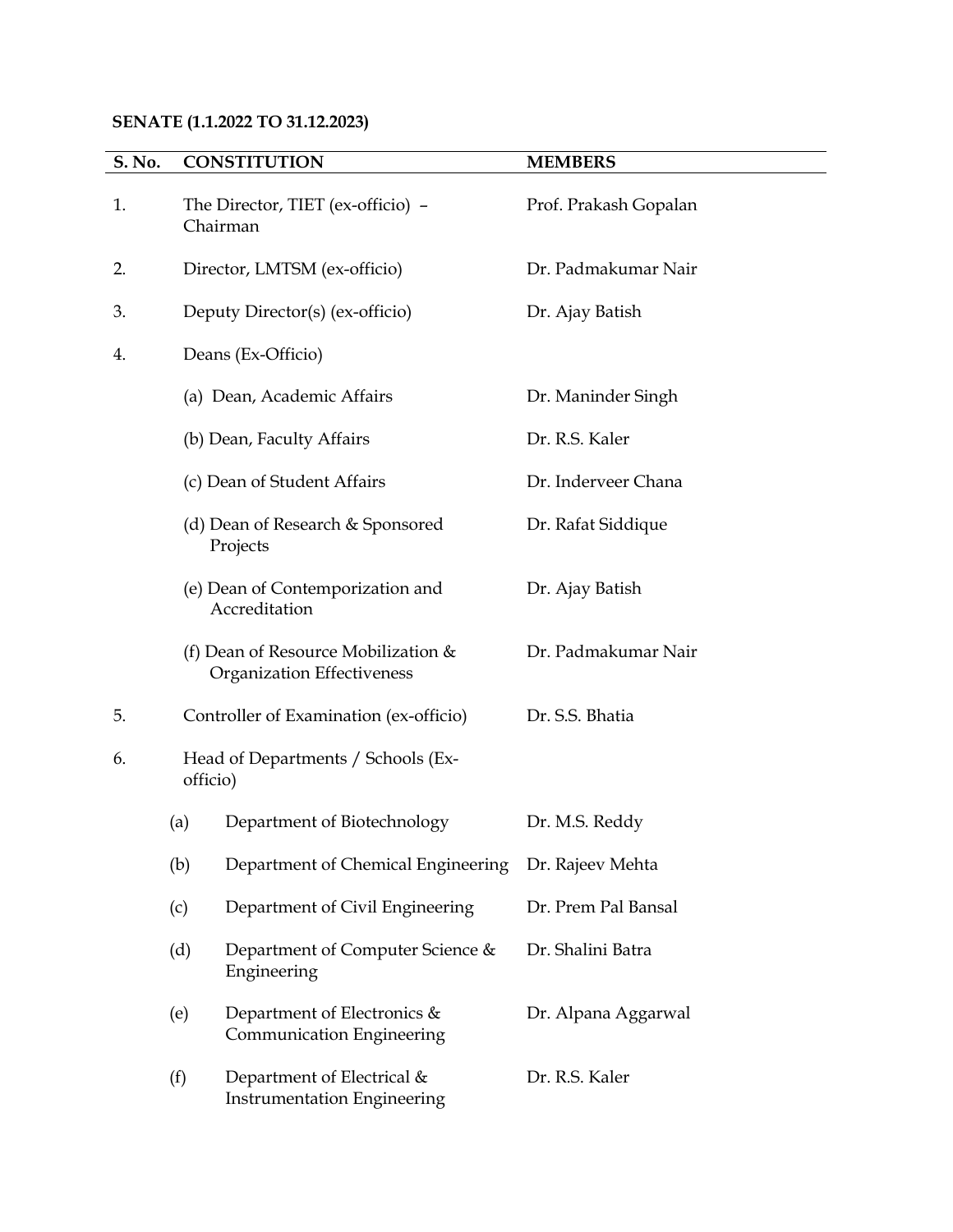# **S. No. CONSTITUTION MEMBERS** (g) Department of Mechanical Engineering Dr. Tarun Kumar Bera (h) School of Chemistry & Biochemistry Dr. Satnam Singh (i) School of Humanities & Social **Sciences** Dr. (Ms.) Gurvinder Kaur (j) School of Mathematics Dr. Mahesh Kumar Sharma (k) School of Physics & Material Science Dr. Kulvir Singh (l) School of Energy & Environment Dr. Anoop Kumar Verma 7. All professors other than the heads of Departments / Schools Dr. S.K. Mohapatra Senior Professor Department of Mechanical Engineering Dr. O.P. Pandey Senior Professor School of Physics & Material Science Dr. (Mrs.) Santha Kumari Professor School of Humanities & Social **Sciences** Dr. Bonamali Pal Professor School of Chemistry & Biochemistry Dr. Rajesh Khanna Professor Department of Electronics & Communication Engineering Dr. Kulbir Singh Professor Department of Electronics & Communication Engineering Dr. Amjad Ali Professor

School of Chemistry & Biochemistry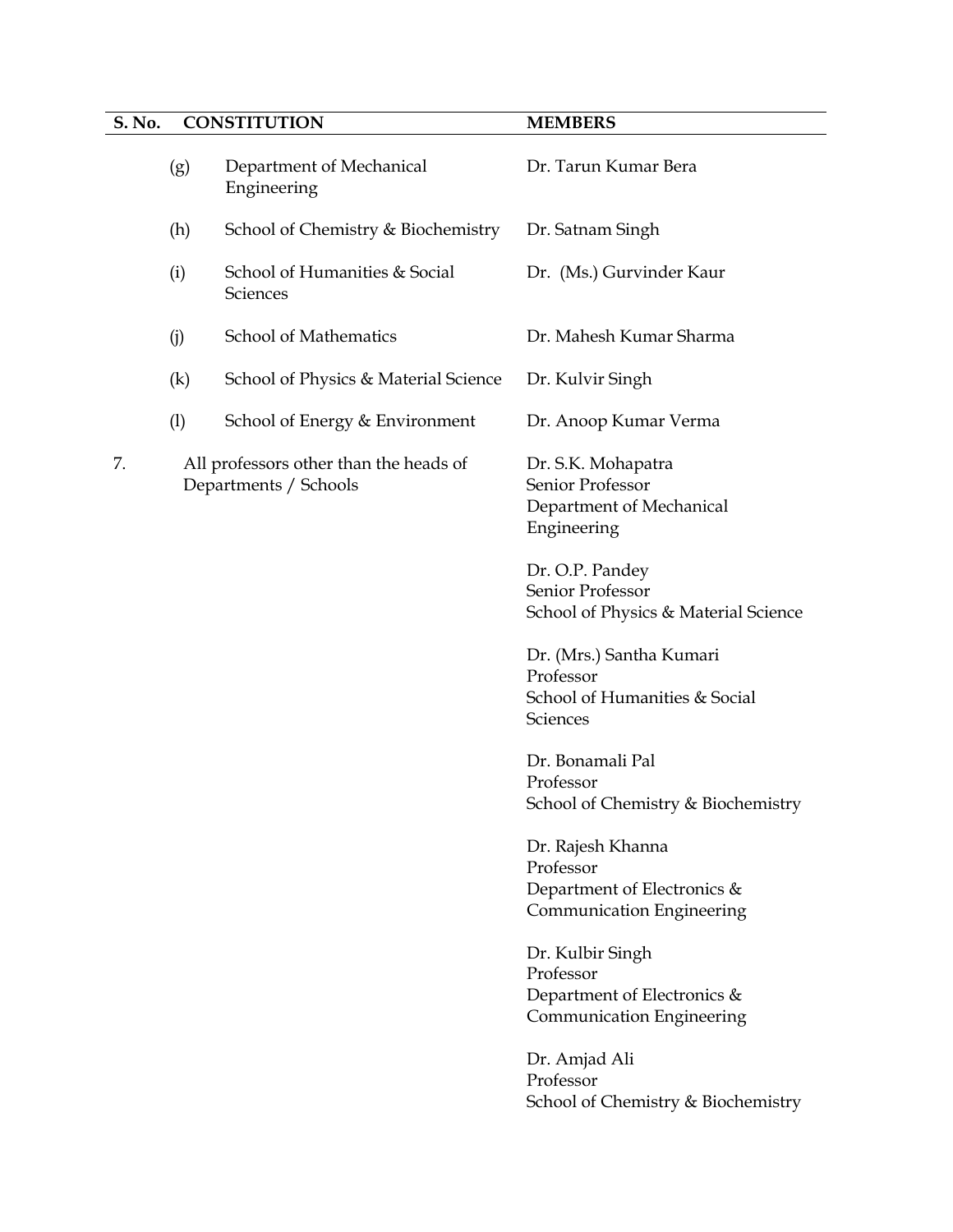### **S. No. CONSTITUTION MEMBERS**

Dr. Sanjai Saxena Professor Department of Biotechnology

Dr. Ravinder Agarwal Professor Department of Electrical & Instrumentation Engineering

Dr. Smarajit Ghosh Professor Department of Electrical & Instrumentation Engineering

Dr. Moushumi Ghosh Professor Department of Biotechnology

Dr. Niranjan Das Professor Department of Biotechnology

Dr. Haripada Bhunia Professor Department of Chemical Engineering

Dr. (Ms.) Ravi Kiran Professor School of Humanities and Social Sciences

Dr. Dinesh Goyal Professor Department of Biotechnology

Dr. Rajesh Kumar Professor Department of Computer Science & Engineering

Dr. Sanjay Sharma Professor Department of Electronics & Communication Engineering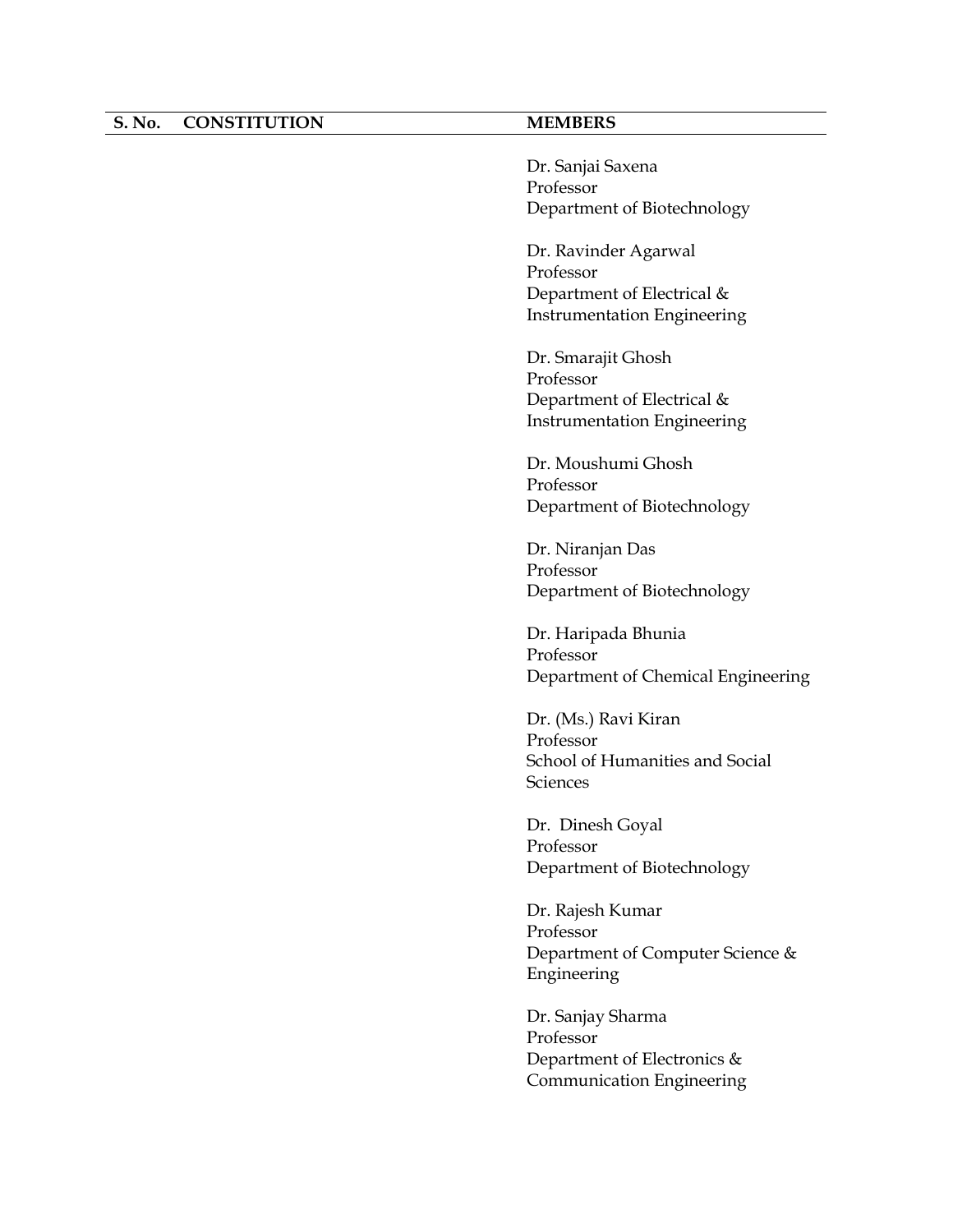| S. No. | <b>CONSTITUTION</b> | <b>MEMBERS</b>                       |
|--------|---------------------|--------------------------------------|
|        |                     | Dr. N. Tejo Parkash                  |
|        |                     | Professor                            |
|        |                     | School of Energy & Environment       |
|        |                     | Dr. Manoj Kumar Sharma               |
|        |                     | Professor                            |
|        |                     | School of Physics & Material Science |
|        |                     | Dr. Naveen Kwatra                    |
|        |                     | Professor                            |
|        |                     | Department of Civil Engineering      |
|        |                     | Dr. A.K. Lal                         |
|        |                     | Professor                            |
|        |                     | <b>School of Mathematics</b>         |
|        |                     | Dr. Raj Kumar Gupta                  |
|        |                     | Professor                            |
|        |                     | Department of Chemical Engineering   |
|        |                     | Dr. Anil Kumar Verma                 |
|        |                     | Professor                            |
|        |                     | Department of Computer Science &     |
|        |                     | Engineering                          |
|        |                     | Dr. Ranjana Prakash                  |
|        |                     | Professor                            |
|        |                     | School of Chemistry & Biochemistry   |
|        |                     | Dr. Mandeep Singh                    |
|        |                     | Professor                            |
|        |                     | Department of Electrical &           |
|        |                     | <b>Instrumentation Engineering</b>   |
|        |                     | Dr. Sanjay Kumar Jain                |
|        |                     | Professor                            |
|        |                     | Department of Electrical &           |
|        |                     | <b>Instrumentation Engineering</b>   |
|        |                     | Dr. Manmohan Chhiber                 |
|        |                     | Professor,                           |
|        |                     | School of Chemistry & Biochemistry   |
|        |                     | Dr. Anil Kumar                       |
|        |                     | Professor                            |
|        |                     | Department of Biotechnology          |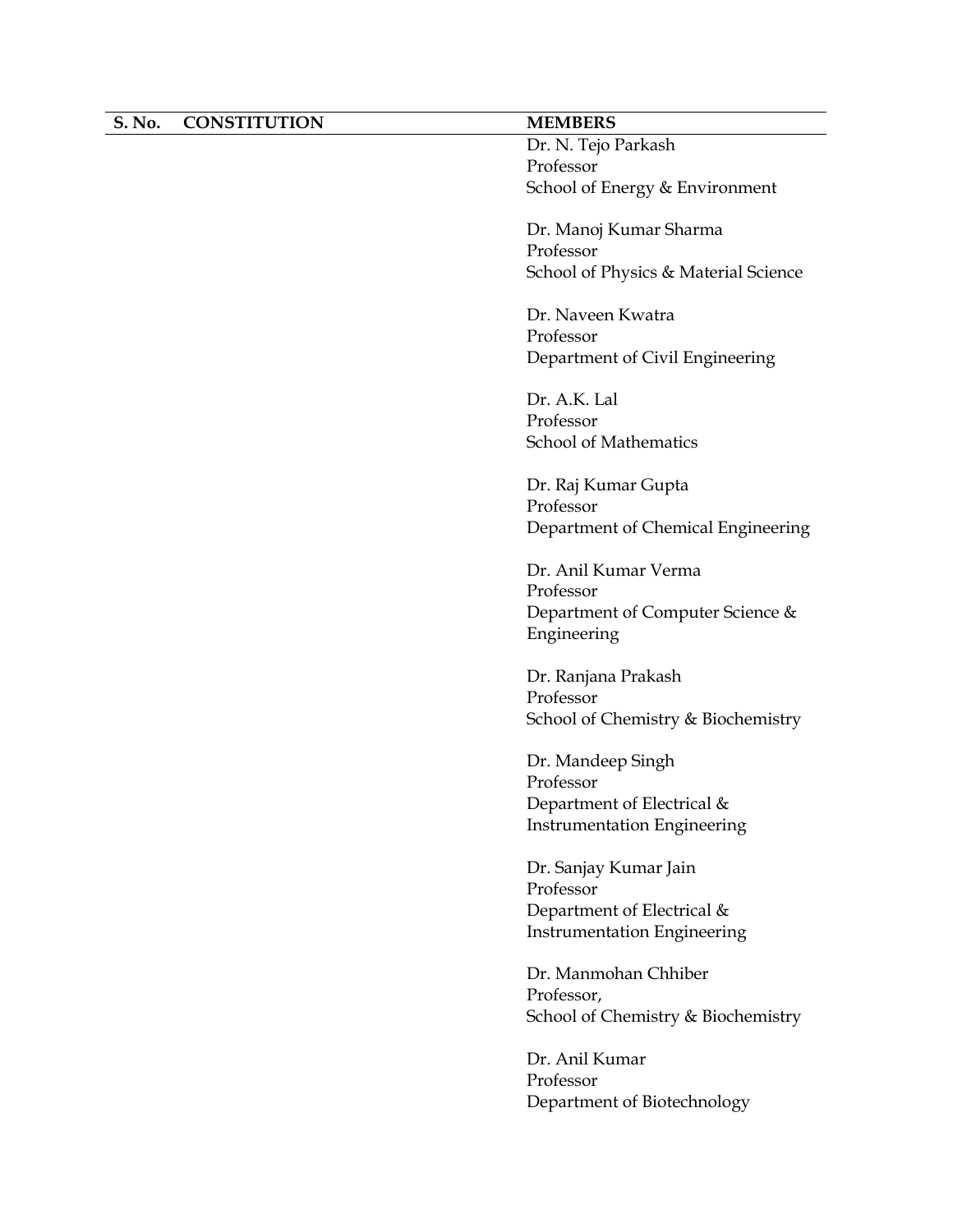### **S. No. CONSTITUTION MEMBERS**

Dr. Deepak Gumber Professor School of Mathematics

Dr. Neeraj Kumar Professor Department of Computer Science & Engineering

Dr. Puneet Sharma Professor School of Physics & Material Science

Dr. Ajit Kumar Sinha Professor School of Liberal Arts and Sciences

Dr. Kaustuv Roy Professor School of Liberal Arts and Sciences

Dr. Neeti Sethi Professor School of Liberal Arts and Sciences

Dr. Kamaldeep Paul Professor School of Chemistry & Biochemistry

Dr. Chudasama Bhupendrakumar Professor School of Physics & Material Science

Dr. Parteek Kumar Professor Department of Computer Science & Engineering

Dr. Shruti Sharma Professor Civil Engineering Department

Dr. Shweta Goyal Professor Civil Engineering Department